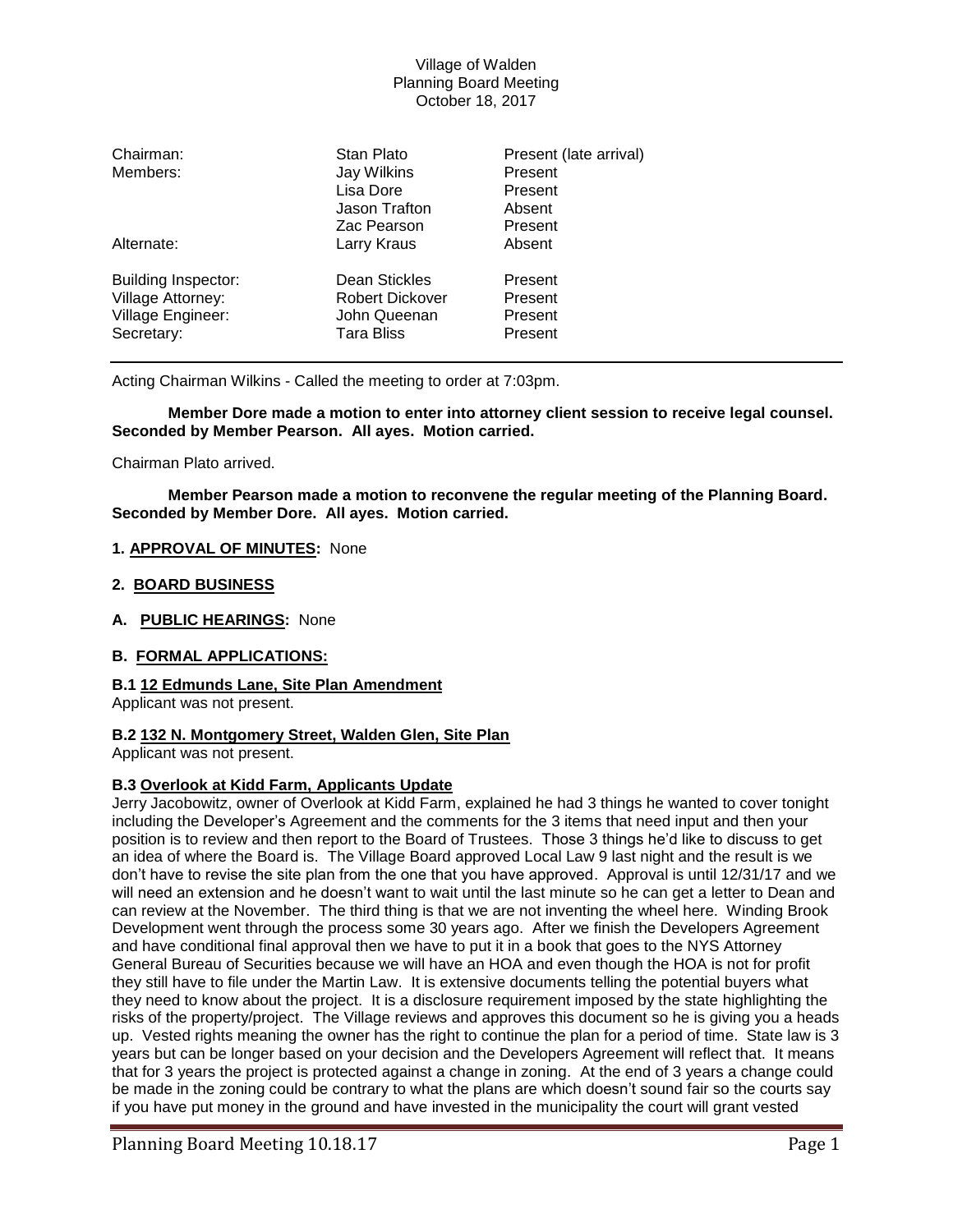rights. No one will start a project that will take 5 years knowing they will have to come back in 3 years and go to court. There is a whole series of things that have to happen at the same time and some of those are way out. So the developer is always going to have more money beyond the section they are working on because of the approvals. His opinion is there will be vested rights but if the Village Board at the time says no then the rug could get pulled out from under the project. We feel that 5 years is rational because 204 units divided by 5 is 40 a year or 3 a month which is a reasonable marketing plan. The second item is the completion date and the language concerning the completion date is limited in time to 3 years and based on your requirement for each section you won't be able to finish in 3 years. So we are starting out knowing we can't get finished in 3 years which is not practical and has same consequences for both the lender and builder. They can come back for an extension but who will be here then so that is a risk that a lender and potential builder that he doesn't feel they will take. Last item is a technical legal issue with the provision that says any expense incurred including legal expenses necessary to administer the approval are entitled to a lien against property. That means a claim against property there of record known to the world and anyone who lends or buys property is on notice that there can be a lien for those items. It is not the end of the world but what if that lien is ahead of a mortgage; that is a tough sell. There is no dollar limit and it could end up being any number and the mortgage lender thinks he starts out with a first mortgage but they are not first because taxes are ahead of them by state law. Lenders are not going to be happy to risk this knowing there is a problem. They don't object to the lien but it can't be prior to a mortgage or a contract. The Village has a way to deal with it in an administrative matter through the Building Department so the likelihood that someone wouldn't be paid wouldn't really happen.

Chairman Plato agrees and just doesn't see how it's any different if there is a tax lien. He feels it is prudent.

Mr. Jacobowitz said it is as good as a tax lien. A builder doesn't build the house now the buyer's down payment is at risk because the Village would come in ahead of him. Let's say the bill arises between the building permit and C.O. Many things can come up in construction when trying to implement plans. For the Engineer there is a 5% fund put up to cover those expenses so the likelihood of that is minimized by that money in the account but the other expenses and legal expenses, if any, is what we are talking about. Buyer would want to be sure they get that back if the house doesn't get built. Lien should be subordinate to the vendee's lien for down payment. You have a level of protection and the administration can make sure it gets paid.

Member Wilkins commented that when a buyer signs a contract, it says in the contract that it will be built within x number of days.

Mr. Jacobowitz replied yes and that will all be in there. Really looking at if something goes askew. Any number of things can intervene in the deal and the buyer wants to know his money is protected.

Member Wilkins commented that you could also have another lien if say a supplier or contractor is not paid.

Mr. Jacobowitz replied yes, if not paid but those are not superior to the bank and the vendee's lien. In a pecking order they are not in the top, the buyer would be at the top to get their money back.

Chairman Plato stated that the Village has to be protected so we want to take that 1<sup>st</sup> position and it is prudent to do.

Attorney Dickover commented that the language says that it is the unpaid obligations that are liens so if all obligations are paid there would be no lien to worry about.

Mr. Jacobowitz is concerned in the situation where it doesn't go to closing. If the builder defaults.

Attorney Dickover replied if he defaults the liens are critical to the Village.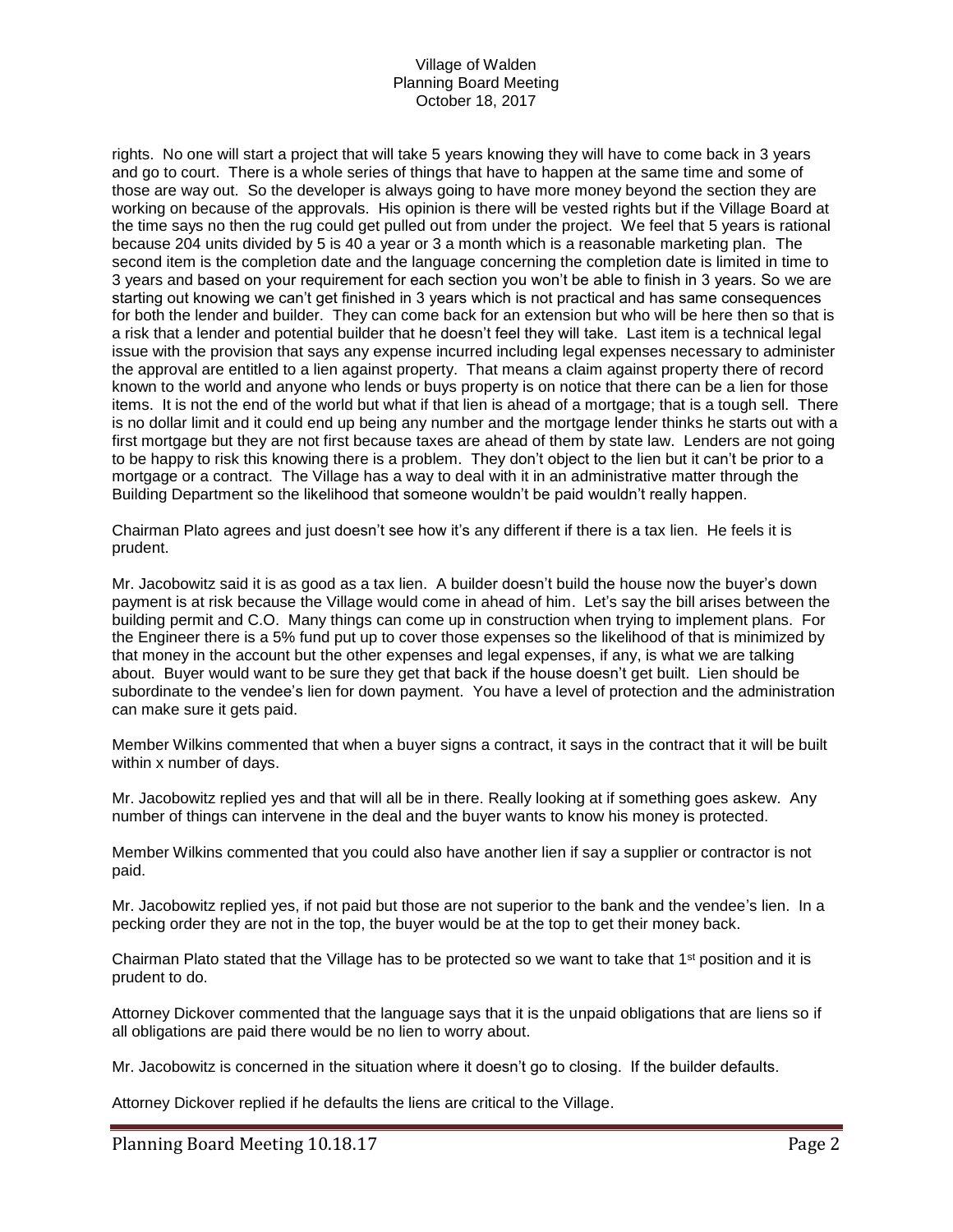Mr. Jacobowitz replied yes but it is also critical for the lender and the buyer and you are putting both of them in the position where there is an unknown amount ahead of them.

Attorney Dickover asked how they could jump in priority if the builder defaults.

Mr. Jacobowitz explained the offering plan must recite all this. The bank lending money will be on notice and know it.

Attorney Dickover said they could attend to it at the construction financing waiver of lien at the closing.

Mr. Jacobowitz replied that is assuming it is all going to run smoothly. The buyer puts money into escrow are covered/protected. Say the Village has a bill that is not covered by the performance bond, that bill will be a lien in addition to filing everything else that gets filed and the issue is who is first the vendee or the Village. It came after the vendee's lien so normally first in time is first in right. We are going to have that situation where the vendee is not going to know what lien there can be and risking that it can be ahead of them. There is nothing wrong with the lien but problem going first as its public record in the offering plan in the approvals you have.

Attorney Dickover stated that his concern then is that the lender and/or buyer will be losing priority as they have knowledge of a possible unpaid lien. Lender concern is addressed by the waiver of lien or letter that would pay it. Vendee's lien would be protected by an escrow which protects the vendee for the value of the down payment. They may no longer have a prior lien with respect to the premise but they are protected by the escrow deposit unless the money would be released to the builder in the offering plan.

Mr. Jacobowitz said it is possible that it could be in there. The number we are talking about is not a big number he does not anticipate big legal expenses it's the other expenses and he doesn't know what that is. You have a cash deposit for engineering, a performance bond for the improvements, and attorney fees are not covered in that, ok want to cover that. Other expenses leaves it left open to the unknown.

Attorney Dickover confirmed that he would concede that the payment of all unpaid obligations are paid and that this would be added to the Building Inspectors check list before permits and C.O.s are issued.

Mr. Jacobowitz replied sure.

Attorney Dickover replied that seems to him that might be acceptable not normally in the check list but if you are willing to concede that be a condition to the issuance that it may resolve the issue.

Mr. Jacobowitz said he had a meeting with the Trustees and he used the 5 year explanation to try to provide a timetable we will try to keep to. So if we can have a 5 year, which is a fair number.

Chairman Plato confirmed that it is for protection from zoning.

Member Wilkins stated he can come back in 3 years and get an extension.

Mr. Jacobowitz replied yea but who will be here then. They don't have to grant said extension and they would be at their mercy with all the money in the ground of whoever is the powers that be in the Village at the time. It took 6 months to adopt a local law. You have all these protective devices. Plan has been worked on for years and is a good plan so why are we going to say it is no good after 3 years.

Member Dore stated that her concern is that the  $1<sup>st</sup>$  phase is the commercial building which alone can stand by itself. It doesn't give you any incentive to keep moving on and then we are stuck with an unfinished plan.

Mr. Jacobowitz said that section 1 from Route 208 is not just commercial, it includes 24 units of housing in that section. He is 99% sure because that is the perfect spot for the models.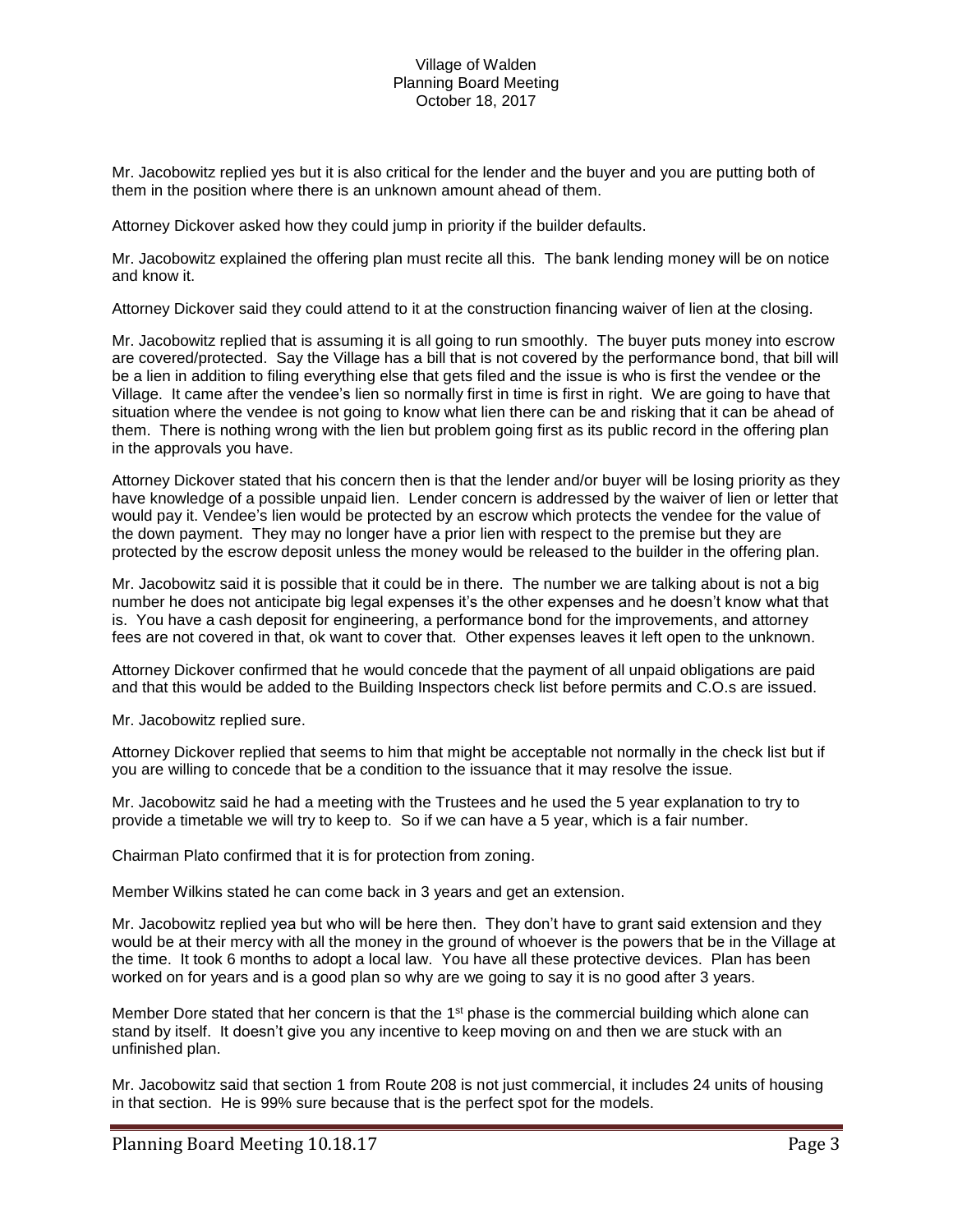Member Dore said that it stands on its own it is not until you start more sections before we see improvements.

Chairman Plato asked what the downside to the Village is.

Attorney Dickover replied a significant zoning change that may not allow this to occur and the developer not having the benefit of the money and time put in. The same issue with the completed year just worded differently. Code requires completion within 36 months both are based on state code and Village code.

Mr. Jacobowitz does not feel that 66 units can be done in 1 year in Walden with today's market.

Attorney Dickover feels that 5 years is not out of line.

Member Dore said that if they just do phase 1 you don't have vested rights. No vested rights and let it expire if you don't start section 2 then we are left with an unfinished project. Once you break ground in phase 2 you have it but she doesn't see the difference between 3-5 years.

Chairman Plato doesn't see a disadvantage to the Village going to 5 years vs. 3 years.

Member Dore added that we would have no water line, no clubhouse, and no road to Coldenham.

Mr. Jacobowitz said that once the model are up you become a captive of your own success. You already have a sequential of the sections. May very well be the one on Coldenham Road, wherever that is we have to put the water line in and stretched out within a short time.

Chairman Plato asked if we could require that in the first 3 years you had to do 2 sections.

Mr. Jacobowitz replied that he doesn't want to agree to that but if we had to we would do the smallest section we could find in the whole section for the second part otherwise would be outrunning the market.

Member Pearson said but then the water main is in the second section.

Mr. Jacobowitz said you get the water line but you don't have to finish the second section.

Chairman Plato said the concern is getting the full project done in 3 years but sounds not feasible. If they do 1 section and nothing else but locked the whole area up for 5 years. If they do the water main in 3 years they would be more apt to do 5 years otherwise its 3. It sounds reasonable to him. That gives you your 5 years and we get our water main.

Mr. Jacobowitz is not a good idea if we never go past the first section.

Chairman Plato agreed, not for you true but the whole project is probably not a good idea if you don't do anything beyond section 1.

Mr. Jacobowitz asked if water main is done in 3 years they get vested rights and completion.

The Board confirmed.

Mr. Jacobowitz said ok. He understands and is optimistic it will be fine. He asked if we could get this done tonight so it can go to the Village Board.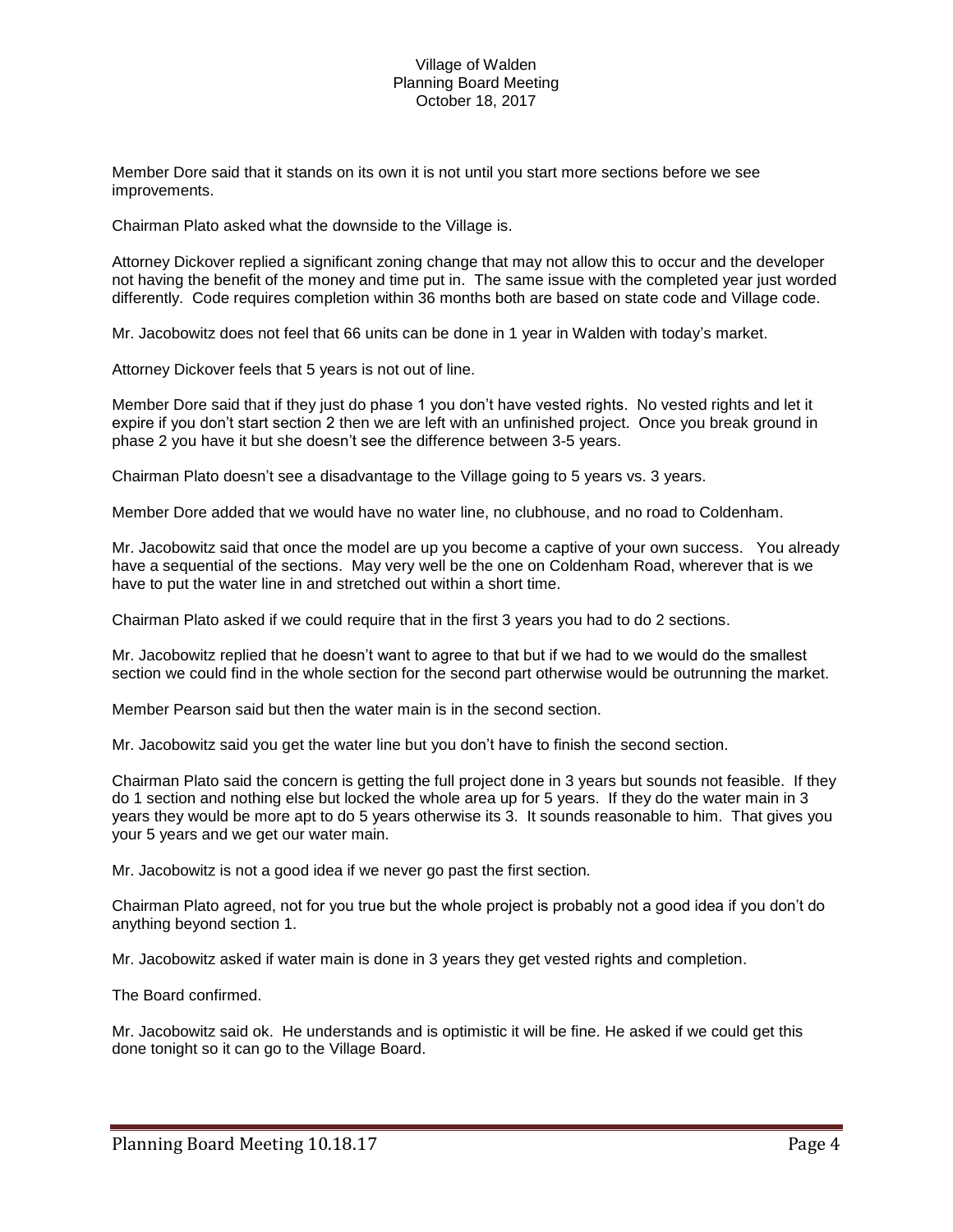Attorney Dickover has one other thing we both may have missed. We had drafted that the cost of the Village inspection fees would be paid at 5% of the cost of improvements being inspected and you asked it read at rates not to exceed the same as charged by the Engineer. Not sure that was resolved.

Engineer Queenan stated that typically you can do it 2 ways. One is to post 5% of the phase you are constructing based on costs, we haven't gotten those costs yet so we don't know the amount. Or you could deposit a certain amount of money into an account and when it gets down to a certain amount you replenish. But again, we don't have those numbers yet.

Mr. Jacobowitz said he wasn't aware it was a choice.

Engineer Queenan replied that it wasn't we put 5% you came back and said you were going to do the cost estimates.

Mr. Jacobowitz asked if the 5% goes over do you get it back.

Engineer Queenan replied it can go both ways.

Mr. Jacobowitz replied that he would do the 5% and refund what is not needed to be used. The builder has an inducement to do the right job.

Attorney Dickover said we would leave it a fee equal to 5% escrow and drawn against and if balance remitted by section. These are relatively simple changes. We can do this and draft this and then pass onto Village Board for their review if the Board is comfortable with it.

## **Member Pearson made a motion to approve the Developer's Agreement for Overlook at Kidd Farm with the proposed and agreed upon changes. Seconded by Member Wilkins. All Ayes. Motion carried.**

Mr. Jacobowitz thanked the Board.

## **B.4 Architectural Review, 110 West Main Street, Exterior Painting**

Chester LeBaron, property owner, spoke about the colors they would like to use to paint the building.

William Stay stated he would be doing the work. They plan to replace the front trim, they are not changing it just putting new up. It will be Pool Party, 79 BG for the Building and Clipper Ship Blue, 04-BB for the trim color, both were taken from the Benjamin Moore historical colors.

## **Member Wilkins made a motion to approve the Exterior Painting for 110 West Main Street as presented. Seconded by Member Pearson. All ayes. Motion carried.**

## **B.5 Architectural Review, 41 Main Street, Exterior Sign(s) and Painting**

Jennie Leonard owner of Kamala Yoga Studio explained that she picked out 3 colors for the front exterior painting from the Benjamin Moore historical colors. Monterey White, HC-27, Yarmouth Blue, HC-150, and Whipple Blue, HC-152. She presented the rendering of the window sign and the proposed painting area.

Building Inspector Stickles confirmed that the signage does meet Village code.

## **Member Dore made a motion to approve the window sign and exterior painting for 41 Main Street as presented. Seconded by Member Wilkins. All ayes. Motion carried.**

## **B.6 Architectural Review, 78 Oak Street, Exterior Sign (Thruway Home Centers, Inc.)**